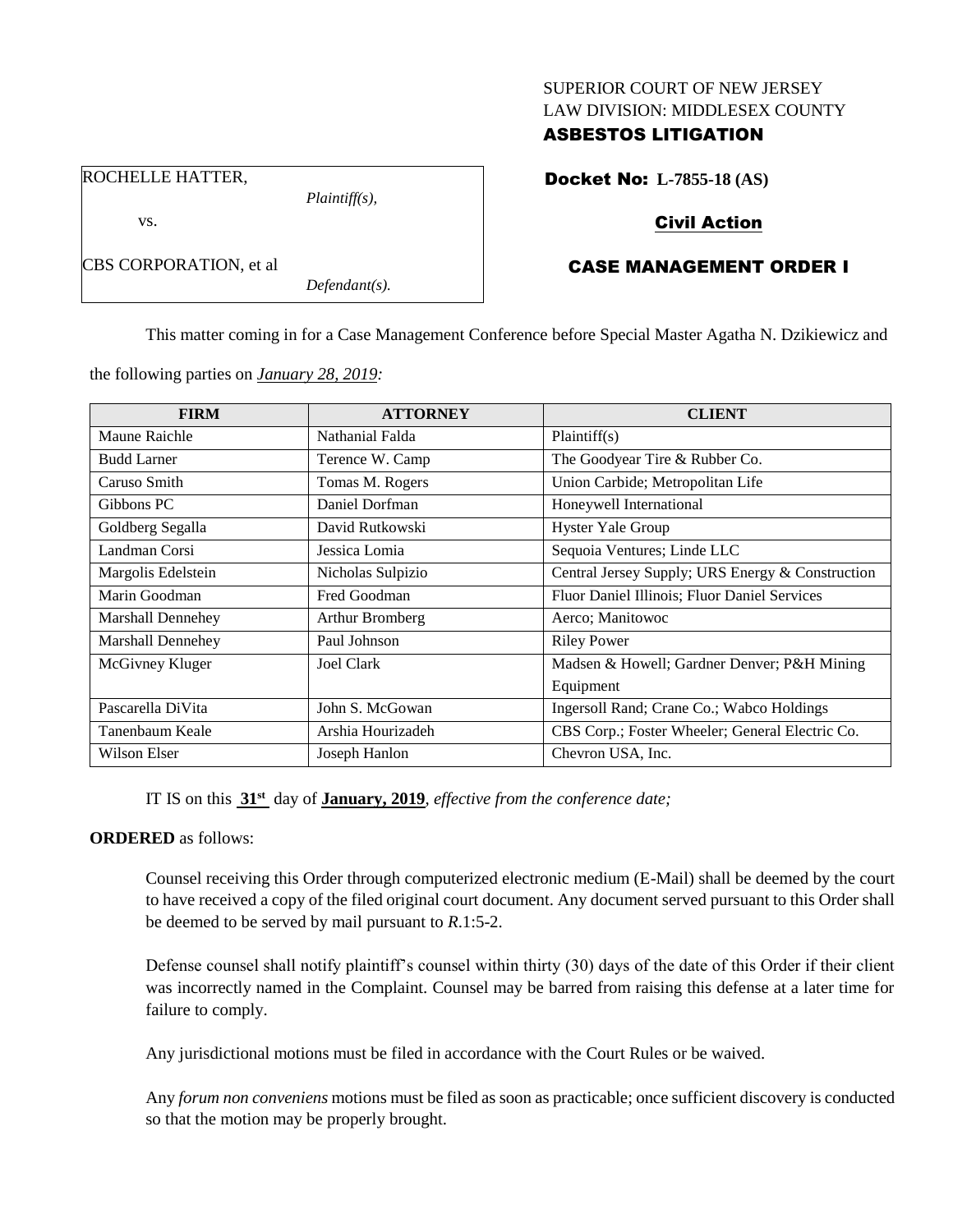### **DISCOVERY**

| February 15, 2019 | Defendants shall serve answers to standard interrogatories by this date.                                                                                                                                    |
|-------------------|-------------------------------------------------------------------------------------------------------------------------------------------------------------------------------------------------------------|
| February 22, 2019 | Plaintiff shall propound supplemental interrogatories and document requests by this date.                                                                                                                   |
| March 29, 2019    | Defendants shall serve answers to supplemental interrogatories and document requests by this<br>date.                                                                                                       |
| February 22, 2019 | Defendants shall propound supplemental interrogatories and document requests by this date.                                                                                                                  |
| March 29, 2019    | Plaintiff shall serve answers to supplemental interrogatories and document requests by this<br>date.                                                                                                        |
| May 31, 2019      | Fact discovery, including depositions, shall be completed by this date. Plaintiff's counsel shall<br>contact the Special Master within one week of this deadline if all fact discovery is not<br>completed. |
| June 28, 2019     | Depositions of corporate representatives shall be completed by this date.                                                                                                                                   |

### **EARLY SETTLEMENT**

August 2, 2019 Settlement demands shall be served on all counsel and the Special Master by this date.

### **MEDICAL EXPERT REPORT**

| March 1, 2019    | Plaintiff shall serve medical expert reports by this date.                                                                                                                                                                                               |
|------------------|----------------------------------------------------------------------------------------------------------------------------------------------------------------------------------------------------------------------------------------------------------|
| March 1, 2019    | Upon request by defense counsel, plaintiff is to arrange for the transfer of pathology specimens<br>and x-rays, if any, by this date.                                                                                                                    |
| October 15, 2019 | Defendants shall identify its medical experts and serve medical reports, if any, by this date. In<br>addition, defendants shall notify plaintiff's counsel (as well as all counsel of record) of a<br>joinder in an expert medical defense by this date. |

#### **LIABILITY EXPERT REPORTS**

- July 31, 2019 Plaintiff shall identify its liability experts and serve liability expert reports by this date or waive any opportunity to rely on liability expert testimony.
- October 15, 2019 Defendants shall identify its liability experts and serve liability expert reports, if any, by this date or waive any opportunity to rely on liability expert testimony.

### **SUMMARY JUDGMENT MOTION PRACTICE**

August 2, 2019 Plaintiff's counsel shall advise, in writing, of intent not to oppose motions by this date.

 $\_$  ,  $\_$  ,  $\_$  ,  $\_$  ,  $\_$  ,  $\_$  ,  $\_$  ,  $\_$  ,  $\_$  ,  $\_$  ,  $\_$  ,  $\_$  ,  $\_$  ,  $\_$  ,  $\_$  ,  $\_$  ,  $\_$  ,  $\_$  ,  $\_$  ,  $\_$  ,  $\_$  ,  $\_$  ,  $\_$  ,  $\_$  ,  $\_$  ,  $\_$  ,  $\_$  ,  $\_$  ,  $\_$  ,  $\_$  ,  $\_$  ,  $\_$  ,  $\_$  ,  $\_$  ,  $\_$  ,  $\_$  ,  $\_$  ,

- August 16, 2019 Summary judgment motions shall be filed no later than this date.
- September 13, 2019 Last return date for summary judgment motions.